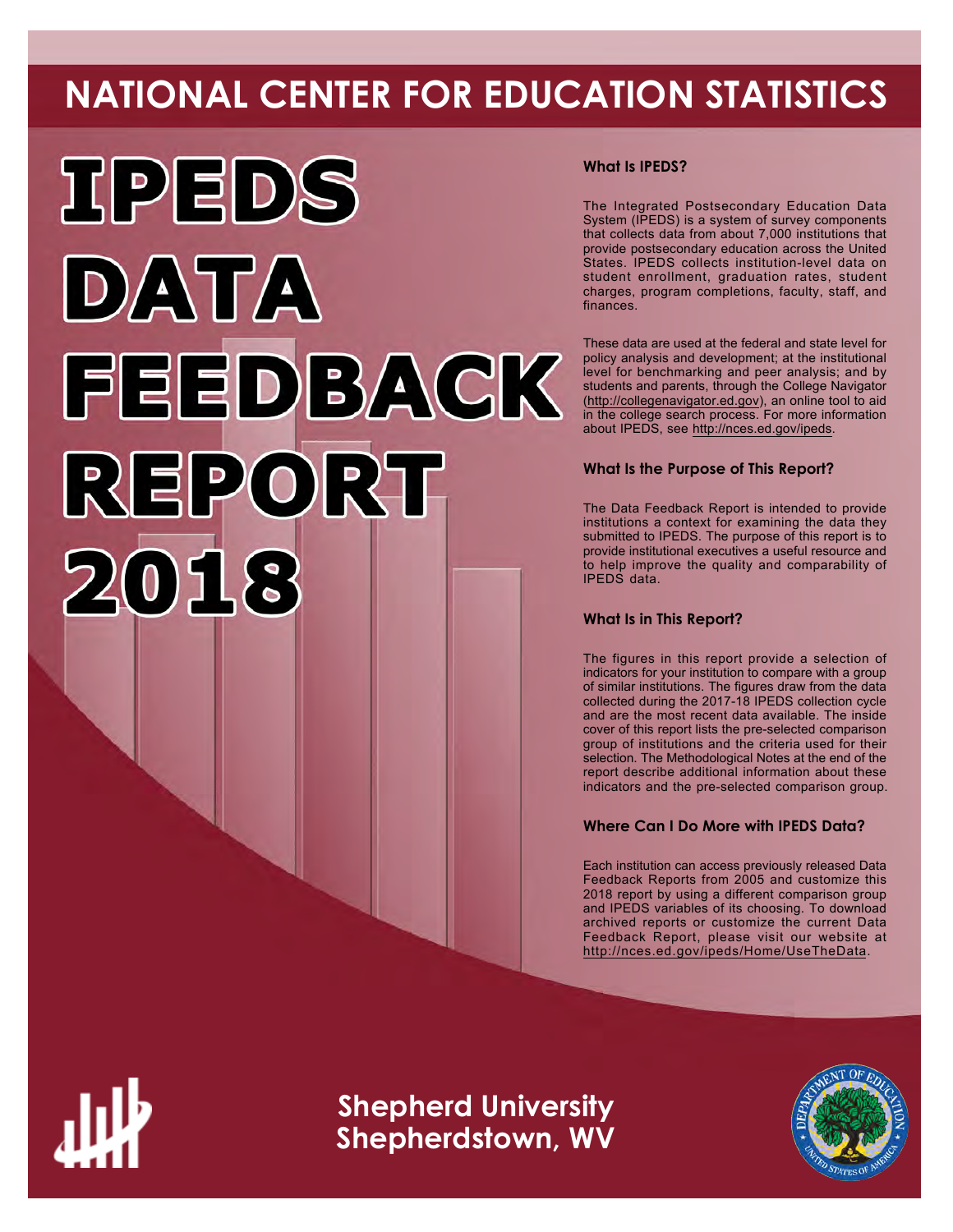# **COMPARISON GROUP**

Comparison group data are included to provide a context for interpreting your institution's statistics. If your institution did not define a custom comparison group for this report by July 13, 2018 NCES selected a comparison group for you. (In this case, the characteristics used to define the comparison group appears below.) The Customize Data Feedback Report functionality on the IPEDS Data Center at this provided link [\(http://nces.ed.gov/ipeds/datacenter/\)](http://nces.ed.gov/ipeds/datacenter/) can be used to reproduce the figures in this report using different peer groups.

The custom comparison group chosen by Shepherd University includes the following 20 institutions:

- Athens State University (Athens, AL)
- Bemidji State University (Bemidji, MN)
- Black Hills State University (Spearfish, SD)
- Castleton University (Castleton, VT)
- Eastern Connecticut State University (Willimantic, CT)
- Eastern New Mexico University-Main Campus (Portales, NM)
- Eastern Oregon University (La Grande, OR)
- Elizabeth City State University (Elizabeth City, NC)
- Fort Lewis College (Durango, CO)
- Fort Valley State University (Fort Valley, GA)
- Francis Marion University (Florence, SC)
- Indiana University-East (Richmond, IN)
- Keene State College (Keene, NH)
- Lander University (Greenwood, SC)
- Massachusetts College of Liberal Arts (North Adams, MA)
- Northwestern Oklahoma State University (Alva, OK)
- SUNY Oneonta (Oneonta, NY)
- University of Arkansas at Monticello (Monticello, AR)
- University of Maine at Farmington (Farmington, ME)
- Western State Colorado University (Gunnison, CO)

**The figures in this report have been organized and ordered into the following topic areas:**

| 1) Admissions (only for non-open-admissions schools) | Fig. 1 and 2                               | Pg. 3             |
|------------------------------------------------------|--------------------------------------------|-------------------|
| 2) Student Enrollment                                | Fig. 3 and 4                               | Pg. 3 and 4       |
| 3) Awards                                            | Fig. 5                                     | Pg. 4             |
| 4) Charges and Net Price                             | Fig. 6 and 7                               | Pg.4              |
| 5) Student Financial Aid                             | Fig. 8, 9, 10 and 11                       | Pg. 5             |
| 6) Military Benefits*                                | [No charts applicable]                     |                   |
| 7) Retention and Graduation Rates                    | Fig. 12, 13, 14, 15, 16, 17, 18, 19 and 20 | Pg. 6, 7, 8 and 9 |
| 8) Finance                                           | Fig. 21 and 22                             | Pg. 10            |
| 9) Staff                                             | Fig. 23 and 24                             | Pg. 10            |
| 10) Libraries                                        | Fig. 25 and 26                             | Pg. 11            |

\*These figures only appear in customized Data Feedback Reports (DFR), which are available through Use the Data portal on the IPEDS website.

 **IPEDS DATA FEEDBACK REPORT**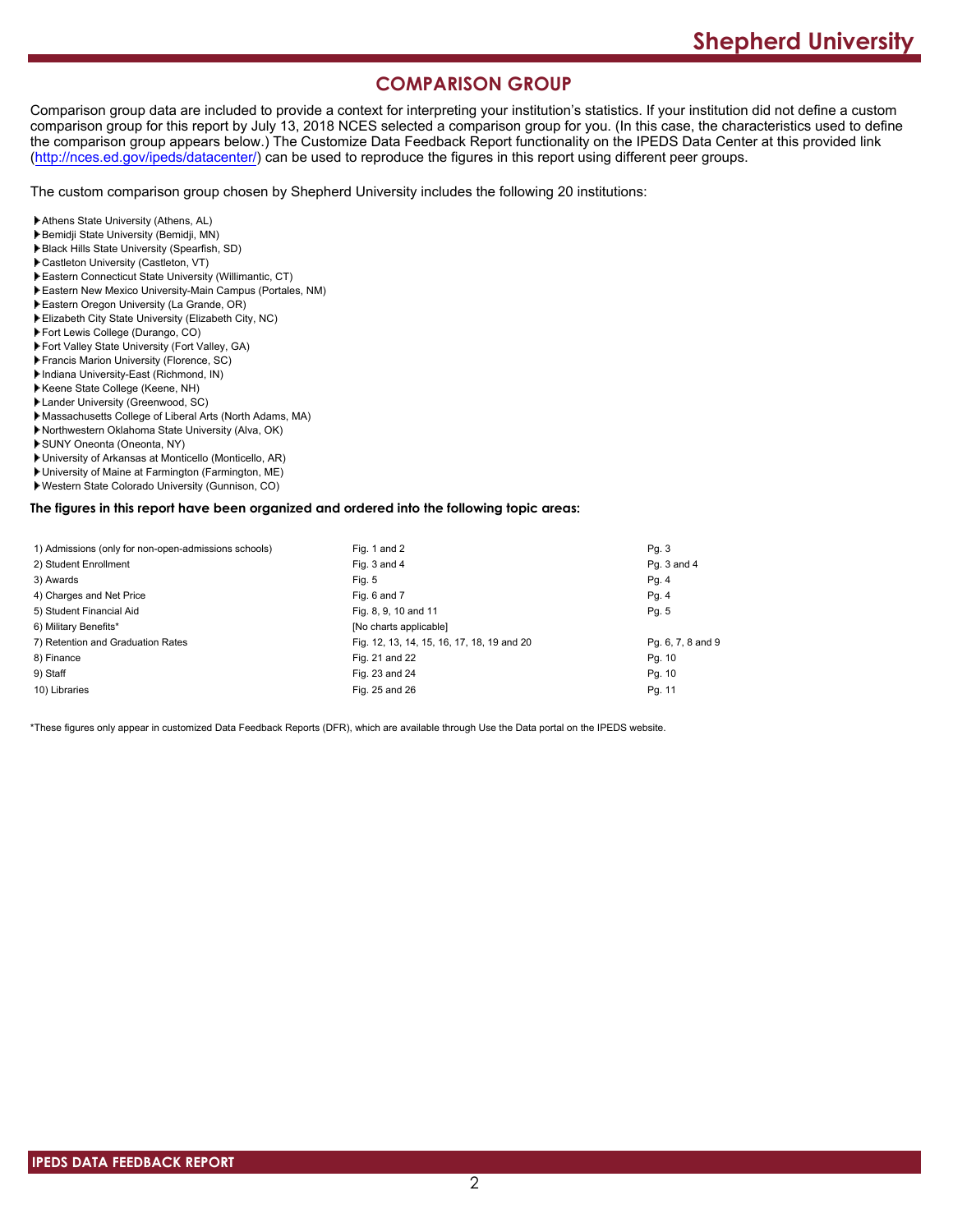**Figure 1. Number of first-time undergraduate students who applied, were admitted, and enrolled full and part time: Fall 2017**

Admissions measure 0 500 1,000 1,500 2,000 2,500 3,000 Number of students Enrolled part time Enrolled full time Admitte Applicants 8 8  $\frac{1}{507}$ 590 1,641 1,402 2,662 1,573 **Table 21 Your institution** Comparison Group Median (N=18)

NOTE: Admissions data are presented only for institutions that do not have an open admission policy, and apply to first-time, degree/certificate-seeking undergraduate students only. For details, see the Methodological Notes. N is the number of institutions in the comparison group.

SOURCE: U.S. Department of Education, National Center for Education Statistics, Integrated Postsecondary Education Data System (IPEDS): Winter 2017-18, Admissions component.





NOTE: Admissions data are presented only for institutions that do not have an open admission policy, and apply to first-time, degree/certificate-seeking undergraduate students only. For details, see the Methodological Notes. Median values for the comparison group will not add to 100%. See "Use of Median Values for Comparison Group" for how median values are determined. N is the number of institutions in the comparison group.

SOURCE: U.S. Department of Education, National Center for Education Statistics, Integrated Postsecondary Education Data System (IPEDS): Winter 2017-18, Admissions component.

### **Figure 3. Percent of all students enrolled, by race/ethnicity, and percent of students who are women: Fall 2017**



**The Your institution Comparison Group Median (N=20)** 

NOTE: For more information about disaggregation of data by race and ethnicity, see the Methodological Notes. Median values for the comparison group will not add to 100%. See "Use of Median Values for Comparison Group" for how median values are determined. N is the number of institutions in the comparison group.

SOURCE: U.S. Department of Education, National Center for Education Statistics, Integrated Postsecondary Education Data System (IPEDS): Spring 2018, Fall Enrollment component.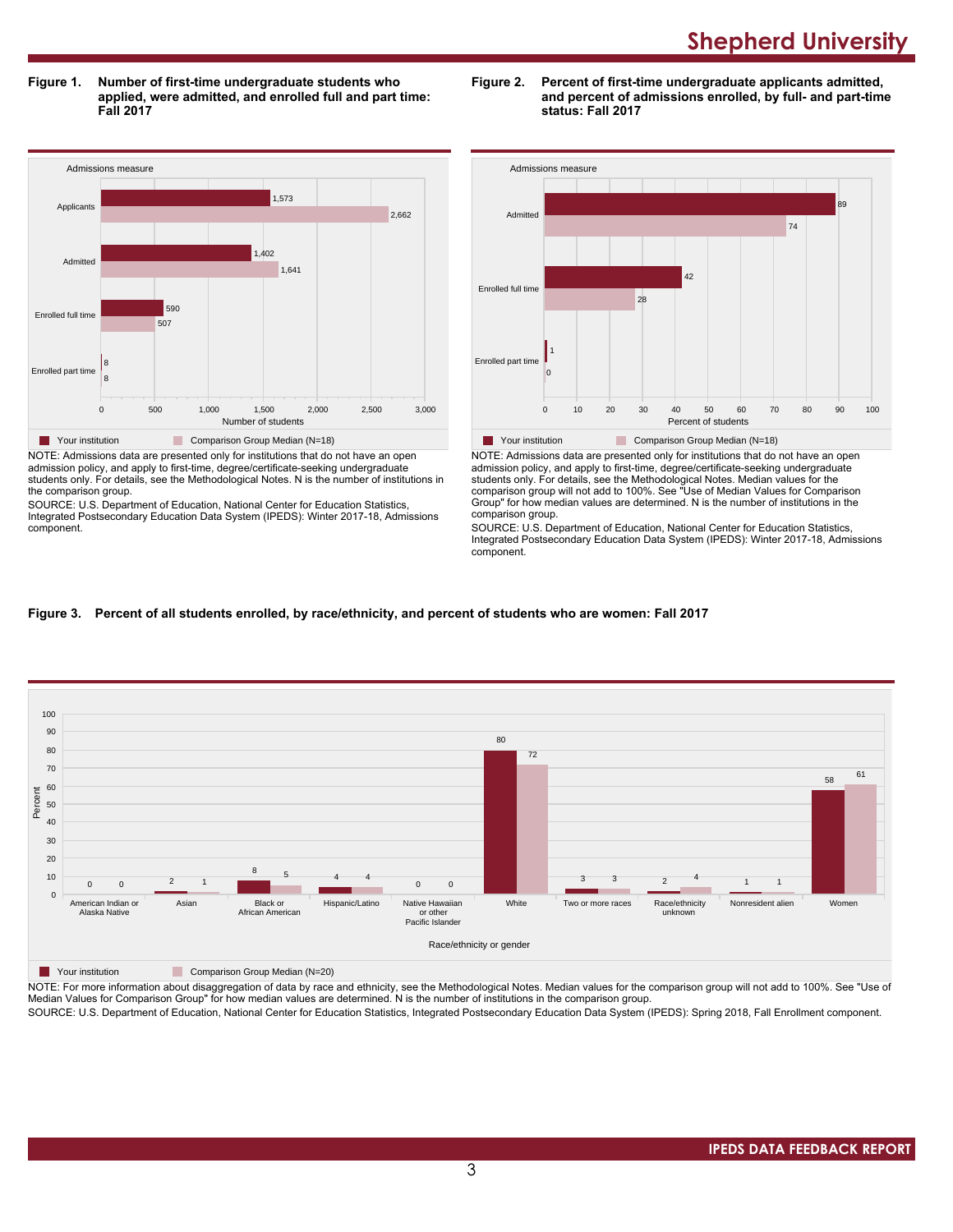**Figure 4. Unduplicated 12-month headcount of all students and of undergraduate students (2016-17), total FTE enrollment (2016-17), and full- and part-time fall enrollment (Fall 2017)**



NOTE: For details on calculating full-time equivalent (FTE) enrollment, see Calculating FTE in the Methodological Notes. Total headcount, FTE, and full- and part-time fall enrollment include both undergraduate and postbaccalaureate students, when applicable. N is the number of institutions in the comparison group.

SOURCE: U.S. Department of Education, National Center for Education Statistics, Integrated Postsecondary Education Data System (IPEDS): Fall 2017, 12-month Enrollment component and Spring 2018, Fall Enrollment component.

#### **Figure 6. Academic year tuition and required fees for full-time, first-time degree/certificate-seeking undergraduates: 2014-15 to 2017-18**



NOTE: The tuition and required fees shown here are the lowest reported from the categories of in-district, in-state, and out-of-state. N is the number of institutions in the comparison group.

SOURCE: U.S. Department of Education, National Center for Education Statistics, Integrated Postsecondary Education Data System (IPEDS): Fall 2017, Institutional Characteristics component.

**Figure 5. Number of degrees awarded, by level: 2016-17**



NOTE: For additional information about postbaccalaureate degree levels, see the Methodology Notes. N is the number of institutions in the comparison group. SOURCE: U.S. Department of Education, National Center for Education Statistics, Integrated Postsecondary Education Data System (IPEDS): Fall 2017, Completions component.

**Figure 7. Average net price of attendance for full-time, first-time degree/certificate-seeking undergraduate students, who were awarded grant or scholarship aid: 2014-15 to 2016- 17**



NOTE: Average net price is for full-time, first-time degree/certificate-seeking undergraduate students and is generated by subtracting the average amount of federal, state/local government, and institutional grant and scholarship awarded aid from the total cost of attendance. Total cost of attendance is the sum of published tuition and required fees, books and supplies, and the average room and board and other expenses. For details, see the Methodological Notes. N is the number of institutions in the comparison group.

SOURCE: U.S. Department of Education, National Center for Education Statistics, Integrated Postsecondary Education Data System (IPEDS): Fall 2017, Institutional Characteristics component and Winter 2017-18, Student Financial Aid component.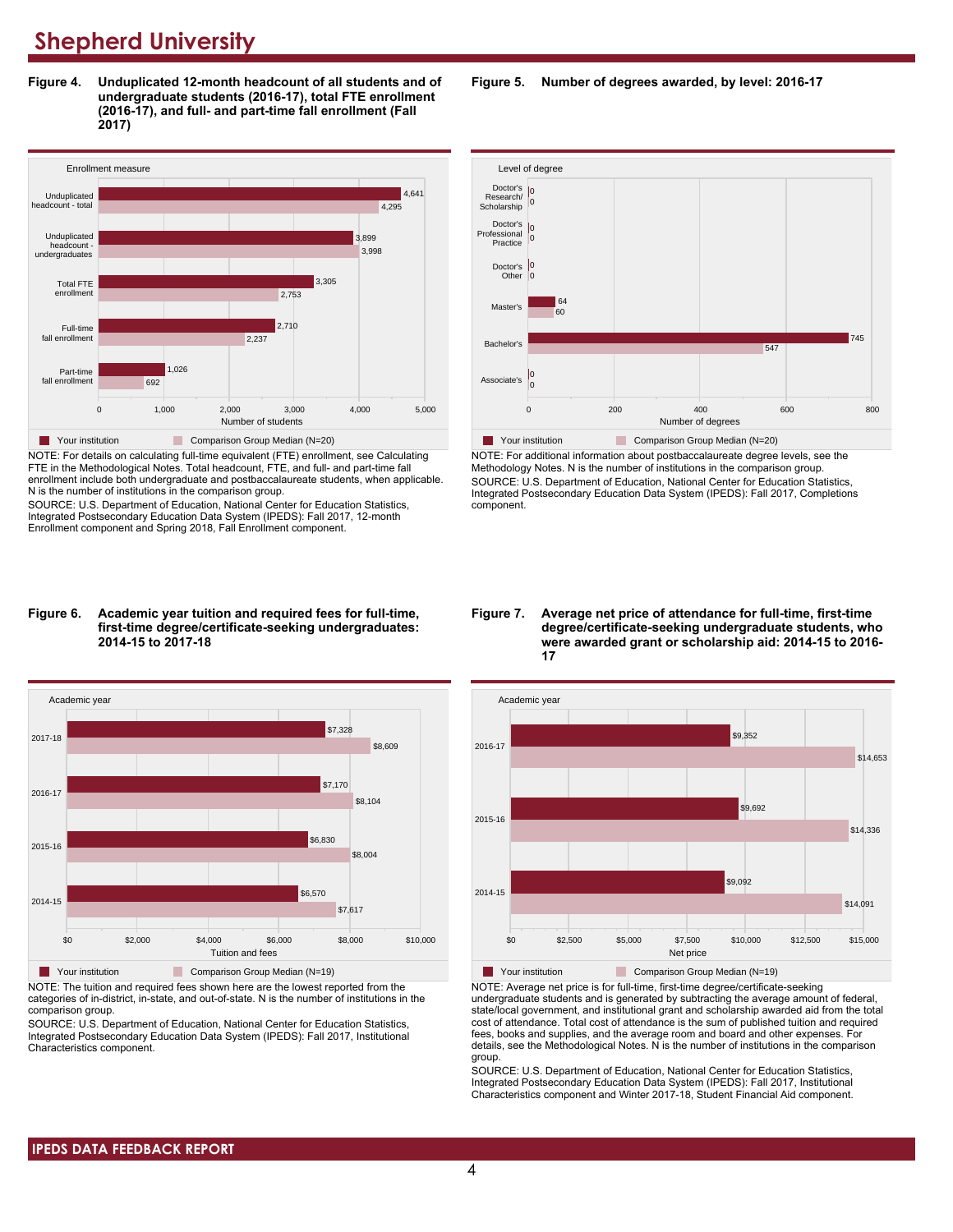**Figure 8. Percent of full-time, first-time degree/certificate-seeking undergraduate students who were awarded grant or scholarship aid from the federal government, state/local government, or the institution, or loans, by type of aid: 2016-17**



NOTE: Any grant aid above includes grant or scholarship aid awarded from the federal government, state/local government, or the institution. Federal grants includes Pell grants and other federal grants. Any loans includes federal loans and other loans awarded to students. For details on how students are counted for financial aid reporting, see Cohort Determination in the Methodological Notes. N is the number of institutions in the comparison group.

SOURCE: U.S. Department of Education, National Center for Education Statistics, Integrated Postsecondary Education Data System (IPEDS): Winter 2017-18, Student Financial Aid component.

#### **Figure 10. Percent of all undergraduates awarded aid, by type of aid: 2016-17**



NOTE: Any grant aid above includes grant or scholarship aid awarded from the federal government, state/local government, the institution, or other sources. Federal loans includes only federal loans awarded to students. N is the number of institutions in the comparison group.

SOURCE: U.S. Department of Education, National Center for Education Statistics, Integrated Postsecondary Education Data System (IPEDS): Winter 2017-18, Student Financial Aid component.





NOTE: Any grant aid above includes grant or scholarship aid awarded from the federal government, state/local government, or the institution. Federal grants includes Pell grants and other federal grants. Any loans includes federal loans and other loans awarded to students. Average amounts of aid were calculated by dividing the total aid awarded by the total number of recipients in each institution. N is the number of institutions in the comparison group.

SOURCE: U.S. Department of Education, National Center for Education Statistics, Integrated Postsecondary Education Data System (IPEDS): Winter 2017-18, Student Financial Aid component.



#### **Figure 11. Average amount of aid awarded to all undergraduates, by type of aid: 2016-17**

Your institution Comparison Group Median (N=20)

NOTE: Any grant aid above includes grant or scholarship aid from the federal government, state/local government, the institution, or other sources. Federal loans includes federal loans to students. Average amounts of aid were calculated by dividing the total aid awarded by the total number of recipients in each institution. N is the number of institutions in the comparison group.

SOURCE: U.S. Department of Education, National Center for Education Statistics, Integrated Postsecondary Education Data System (IPEDS): Winter 2017-18, Student Financial Aid component.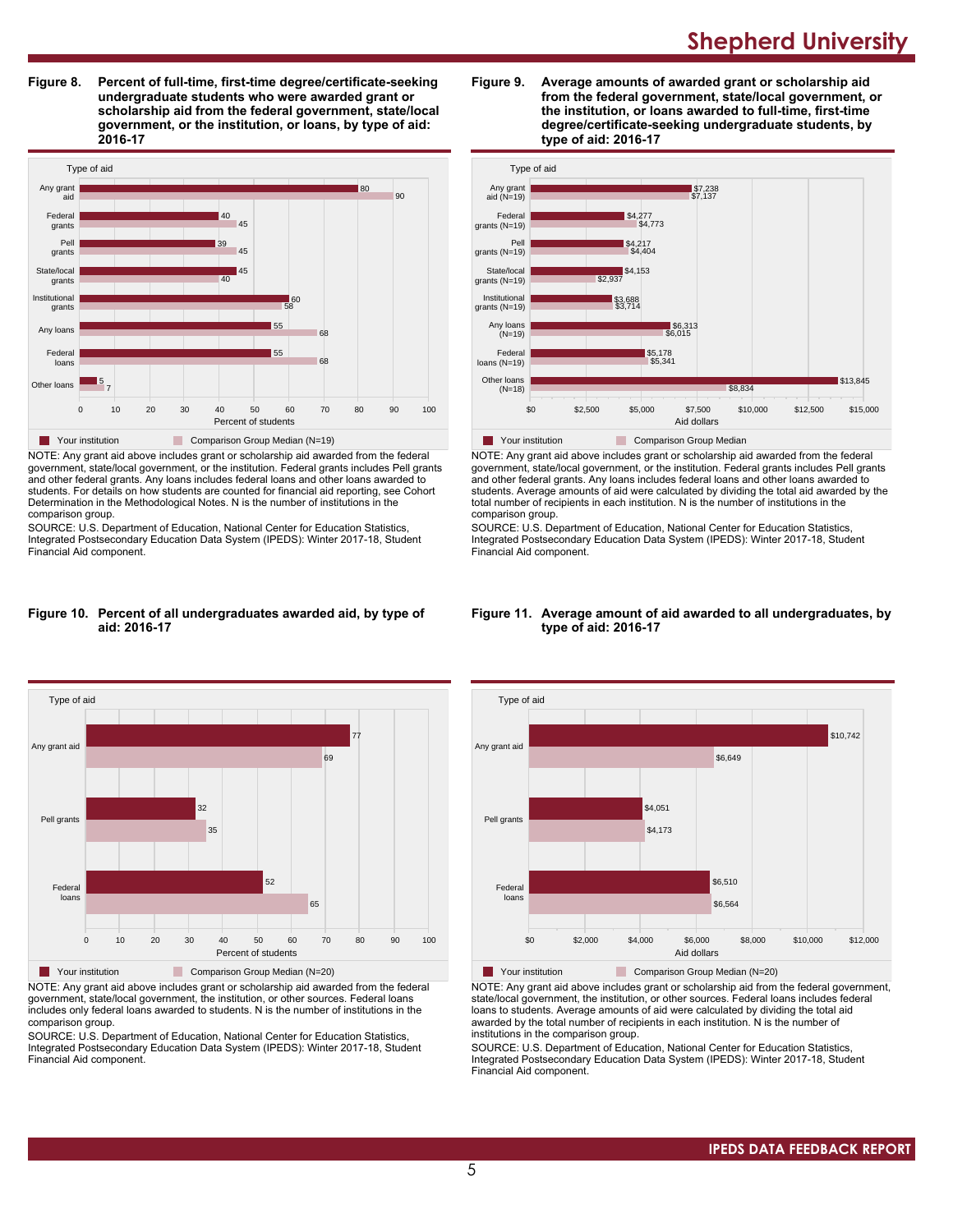**Figure 12. Retention rates of first-time bachelor's degree seeking students, by attendance level: Fall 2016 cohort**

# **Example 2** 0 10 20 30 40 50 60 70 80 90 100 Percent Part-time retention rate (N=15) Full-time retention rate (N=19) 38 40 69 65 Attendance level **The Your institution Comparison Group Median**

NOTE: Retention rates are measured from the fall of first enrollment to the following fall. Academic reporting institutions report retention data as of the institution's official fall reporting date or as of October 15, 2016. Program reporters determine the cohort with enrollment any time between August 1-October 31, 2016 and retention based on August 1, 2017. Four-year institutions report retention rates for students seeking a bachelor's degree. For more details, see the Methodological Notes. N is the number of institutions in the comparison group.

SOURCE: U.S. Department of Education, National Center for Education Statistics, Integrated Postsecondary Education Data System (IPEDS): Spring 2018, Fall Enrollment component.



**Figure 13. Graduation and transfer-out rates of full-time, first-time**

**degree/certificate-seeking undergraduates within 150% of normal time to program completion: 2011 cohort**

**Table Your institution Comparison Group Median** 

NOTE: Graduation rate cohort includes all full-time, first-time degree/certificate-seeking undergraduate students. Graduation and transfer-out rates are the Student Right-to-Know rates. Only institutions with mission to prepare students to transfer are required to report transfer out. For more details, see the Methodological Notes. N is the number of institutions in the comparison group.

0 10 20 30 40 50 60 70 80 90 100 Percent

SOURCE: U.S. Department of Education, National Center for Education Statistics, Integrated Postsecondary Education Data System (IPEDS): Winter 2017-18, Graduation Rates component.



#### **Figure 14. Graduation rates of full-time, first-time degree/certificate-seeking undergraduates within 150% of normal time to program completion, by race/ethnicity: 2011 cohort**

**The Your institution** Comparison Group Median

NOTE: For more information about disaggregation of data by race and ethnicity, see the Methodological Notes. The graduation rates are the Student Right-to-Know (SRK) rates. Median values for the comparison group will not add to 100%. N is the number of institutions in the comparison group. SOURCE: U.S. Department of Education, National Center for Education Statistics, Integrated Postsecondary Education Data System (IPEDS): Winter 2017-18, Graduation Rates

component.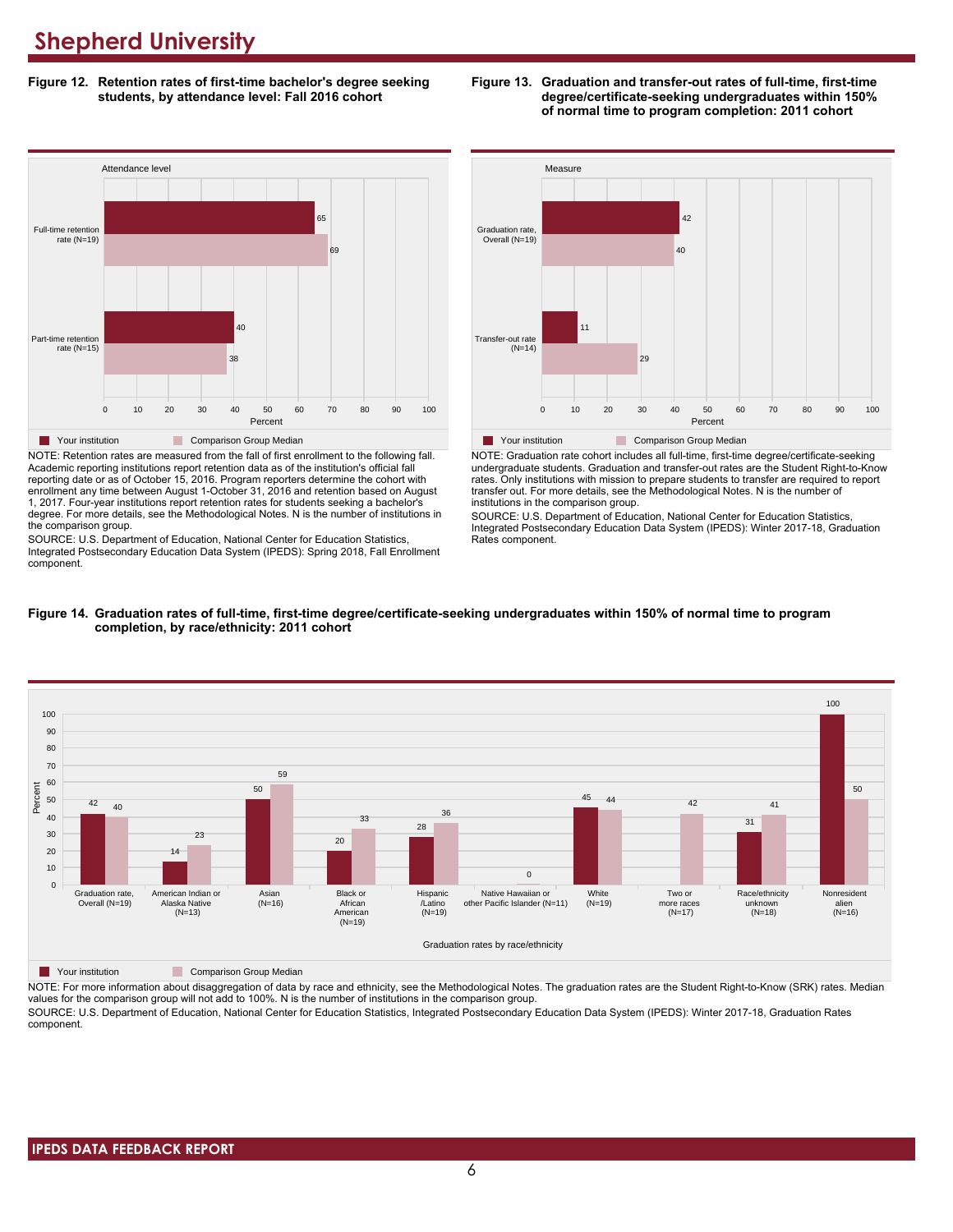**Figure 15. Graduation rates of full-time, first-time degree/certificateseeking undergraduates within 150% of normal time to program completion, by financial aid recipients: 2011 cohort**

**Figure 16. Bachelor's degree graduation rates of full-time, first-time degree/certificate-seeking undergraduates within 4 years, 6 years, and 8 years: 2009 cohort**



NOTE: Graduation rate cohort includes all full-time, first-time degree/certificate-seeking undergraduate students. Data were collected on those students, who at entry of the cohort, were awarded a Pell Grant and students who were awarded a Subsidized Stafford loan, but did not receive a Pell Grant. Graduation rates are the Student Right-to-Know rates. Only institutions with mission to prepare students to transfer are required to report transfer out. For more details, see the Methodological Notes. N is the number of institutions in the comparison group.

SOURCE: U.S. Department of Education, National Center for Education Statistics, Integrated Postsecondary Education Data System (IPEDS): Winter 2017-18, Graduation Rates component.



NOTE: The 4-, 6-, and 8-year graduation rates are calculated using the number students who completed a bachelor's or equivalent degree from a cohort of students who entered the institution seeking a bachelor's or equivalent degree. For details, see the Methodological Notes. N is the number of institutions in the comparison group. Medians are not reported for comparison groups with less than three values.

SOURCE: U.S. Department of Education, National Center for Education Statistics, Integrated Postsecondary Education Data System (IPEDS): Winter 2017-18, 200% Graduation Rates component.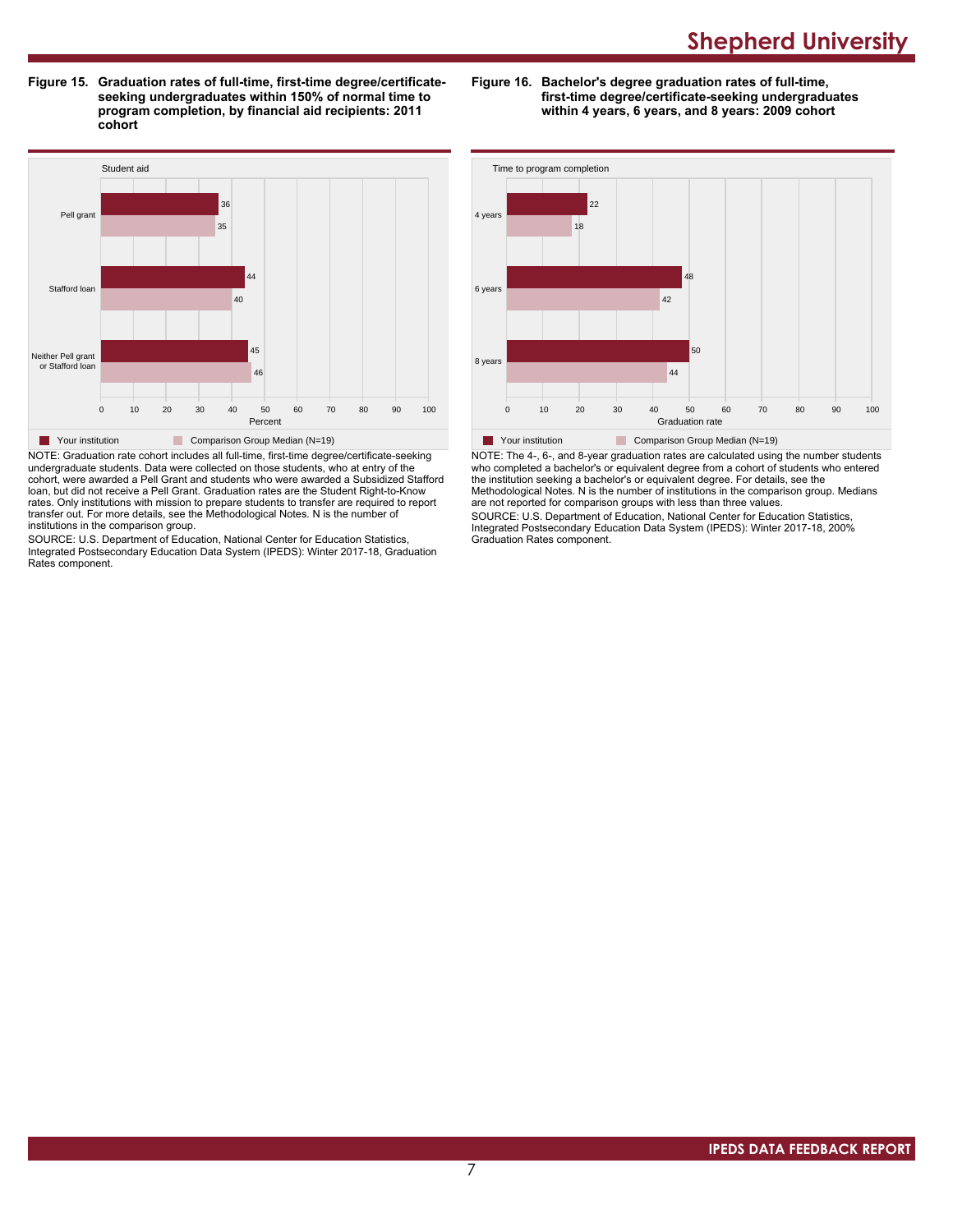**Figure 17. Award and enrollment rates of first-time, full-time, degree/certificate-seeking undergraduates after 8 years of entry, by Pell status, 2009-10 cohort**



NOTE: Award measures are based on the highest award received after 8 years of entry and enrollment measures are based on student who did not received an award after 8 years of entry. Student cohorts (i.e., First-time, full-time; First-time, part-time; Non-first-time, full-time; and Non-first-time, part-time) are degree/certificate-seeking undergraduate students who entered the institution between July 1, 2009-June 30, 2010. Pell recipients are students with demonstrated financial need. For more details, see the Methodological Notes. N is the number of institutions in the comparison group.

SOURCE: U.S. Department of Education, National Center for Education Statistics, Integrated Postsecondary Education Data System (IPEDS): Winter 2017-18, Outcome Measures component.

#### **Figure 18. Award and enrollment rates of first-time, part-time, degree/certificate-seeking undergraduates after 8 years of entry, by Pell status, 2009-10 cohort**



NOTE: Award measures are based on the highest award received after 8 years of entry and enrollment measures are based on student who did not received an award after 8 years of entry. Student cohorts (i.e., First-time, full-time; First-time, part-time; Non-first-time, full-time; and Non-first-time, part-time) are degree/certificate-seeking undergraduate students who entered the institution between July 1, 2009-June 30, 2010. Pell recipients are students with demonstrated financial need. For more details, see the Methodological Notes. N is the number of institutions in the comparison group.

SOURCE: U.S. Department of Education, National Center for Education Statistics, Integrated Postsecondary Education Data System (IPEDS): Winter 2017-18, Outcome Measures component.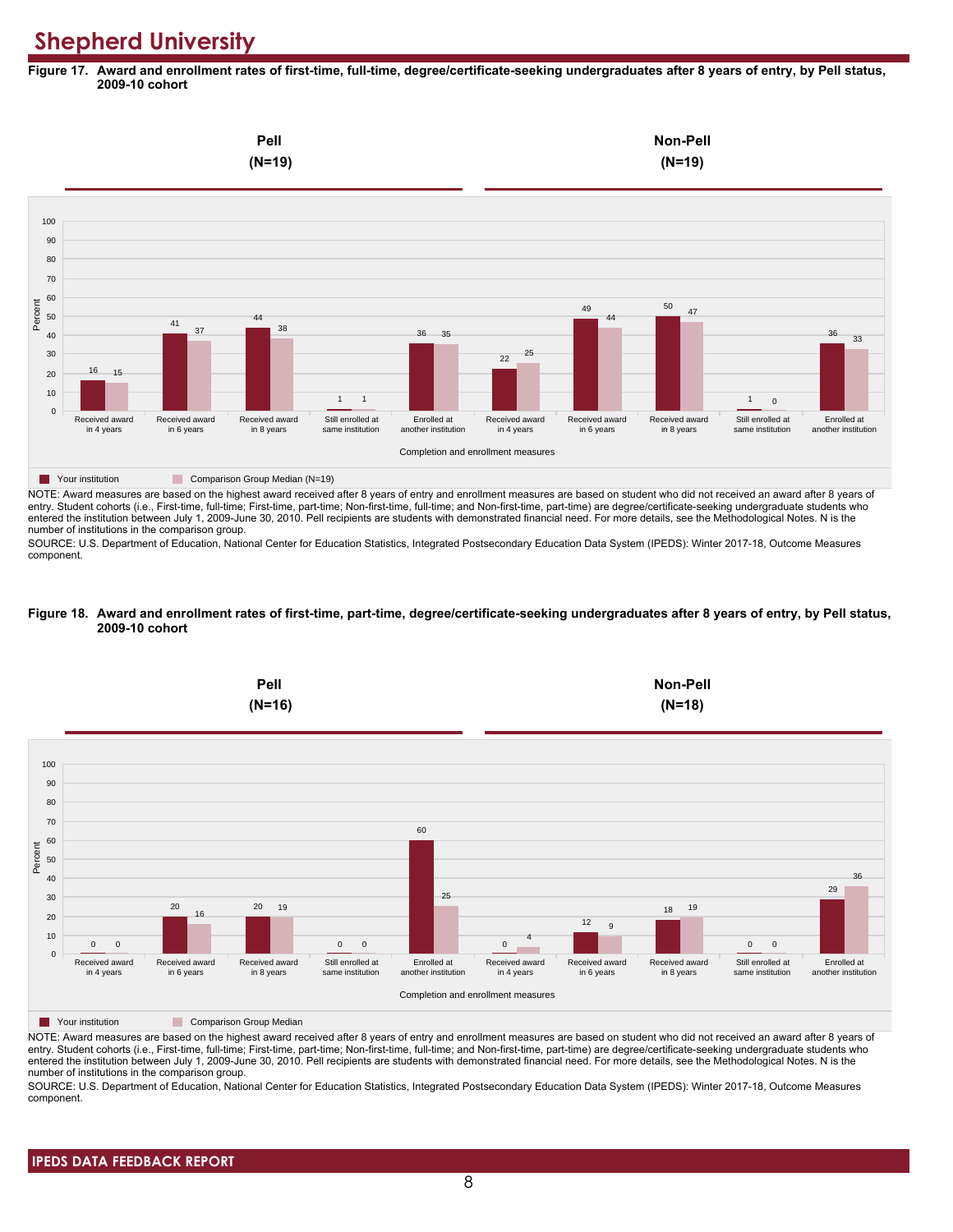### **Figure 19. Award and enrollment rates of non-first-time, full-time, degree/certificate-seeking undergraduates after 8 years of entry, by Pell status, 2009-10 cohort**



NOTE: Award measures are based on the highest award received after 8 years of entry and enrollment measures are based on student who did not received an award after 8 years of entry. Student cohorts (i.e., First-time, full-time; First-time, part-time; Non-first-time, full-time; and Non-first-time, part-time) are degree/certificate-seeking undergraduate students who entered the institution between July 1, 2009-June 30, 2010. Pell recipients are students with demonstrated financial need. For more details, see the Methodological Notes. N is the number of institutions in the comparison group.

SOURCE: U.S. Department of Education, National Center for Education Statistics, Integrated Postsecondary Education Data System (IPEDS): Winter 2017-18, Outcome Measures component.

#### **Figure 20. Award and enrollment rates of non-first-time, part-time, degree/certificate-seeking undergraduates after 8 years of entry, by Pell status, 2009-10 cohort**



NOTE: Award measures are based on the highest award received after 8 years of entry and enrollment measures are based on student who did not received an award after 8 years of entry. Student cohorts (i.e., First-time, full-time; First-time, part-time; Non-first-time, full-time; and Non-first-time, part-time) are degree/certificate-seeking undergraduate students who entered the institution between July 1, 2009-June 30, 2010. Pell recipients are students with demonstrated financial need. For more details, see the Methodological Notes. N is the number of institutions in the comparison group.

SOURCE: U.S. Department of Education, National Center for Education Statistics, Integrated Postsecondary Education Data System (IPEDS): Winter 2017-18, Outcome Measures component.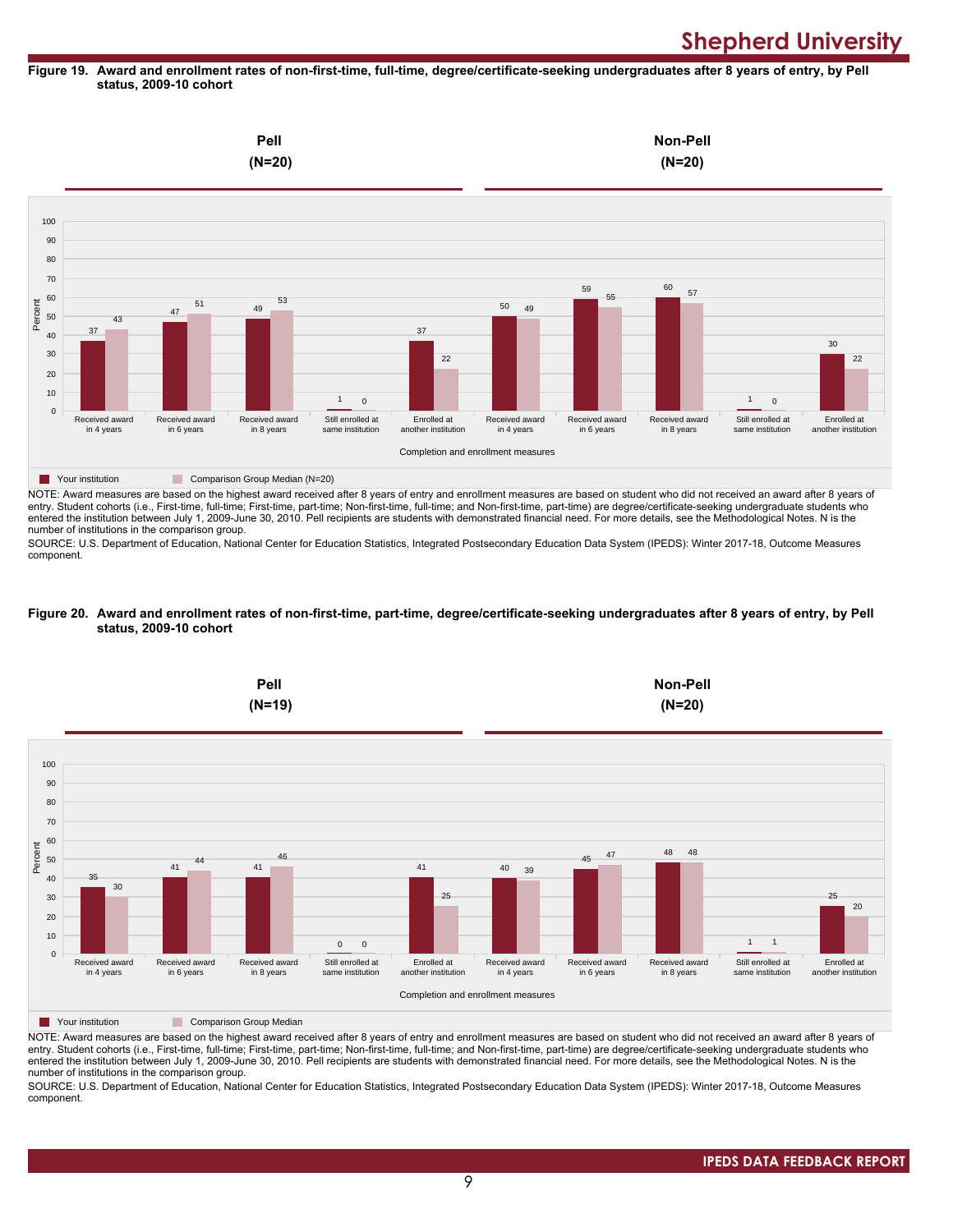**Figure 21. Percent distribution of core revenues, by source: Fiscal year 2017**



NOTE: The comparison group median is based on those members of the comparison group that report finance data using the same accounting standards as the comparison institution. For more information, see the Methodological Notes. N is the number of institutions in the comparison group.

SOURCE: U.S. Department of Education, National Center for Education Statistics, Integrated Postsecondary Education Data System (IPEDS): Spring 2018, Finance component.





NOTE: Expenses per full-time equivalent (FTE) enrollment, particularly instruction, may be inflated because finance data includes all core expenses while FTE reflects credit activity only. For details on calculating FTE enrollment and a detailed definition of core expenses, see the Methodological Notes. N is the number of institutions in the comparison group. SOURCE: U.S. Department of Education, National Center for Education Statistics, Integrated Postsecondary Education Data System (IPEDS): Fall 2017, 12-month Enrollment component and Spring 2018, Finance component.

#### **Figure 23. Full-time equivalent staff, by occupational category: Fall 2017**



NOTE: Graduate assistants are not included. For calculation details, see the Methodological Notes. N is the number of institutions in the comparison group. SOURCE: U.S. Department of Education, National Center for Education Statistics, Integrated Postsecondary Education Data System (IPEDS): Spring 2018, Human Resources component.

#### **Figure 24. Average salaries of full-time instructional non-medical staff equated to 9-months worked, by academic rank: Academic year 2017-18**



**The Your institution Comparison Group Median** 

NOTE: See Methodology Notes for more details on average salary. N is the number of institutions in the comparison group.

SOURCE: U.S. Department of Education, National Center for Education Statistics, Integrated Postsecondary Education Data System (IPEDS): Spring 2018, Human Resources component.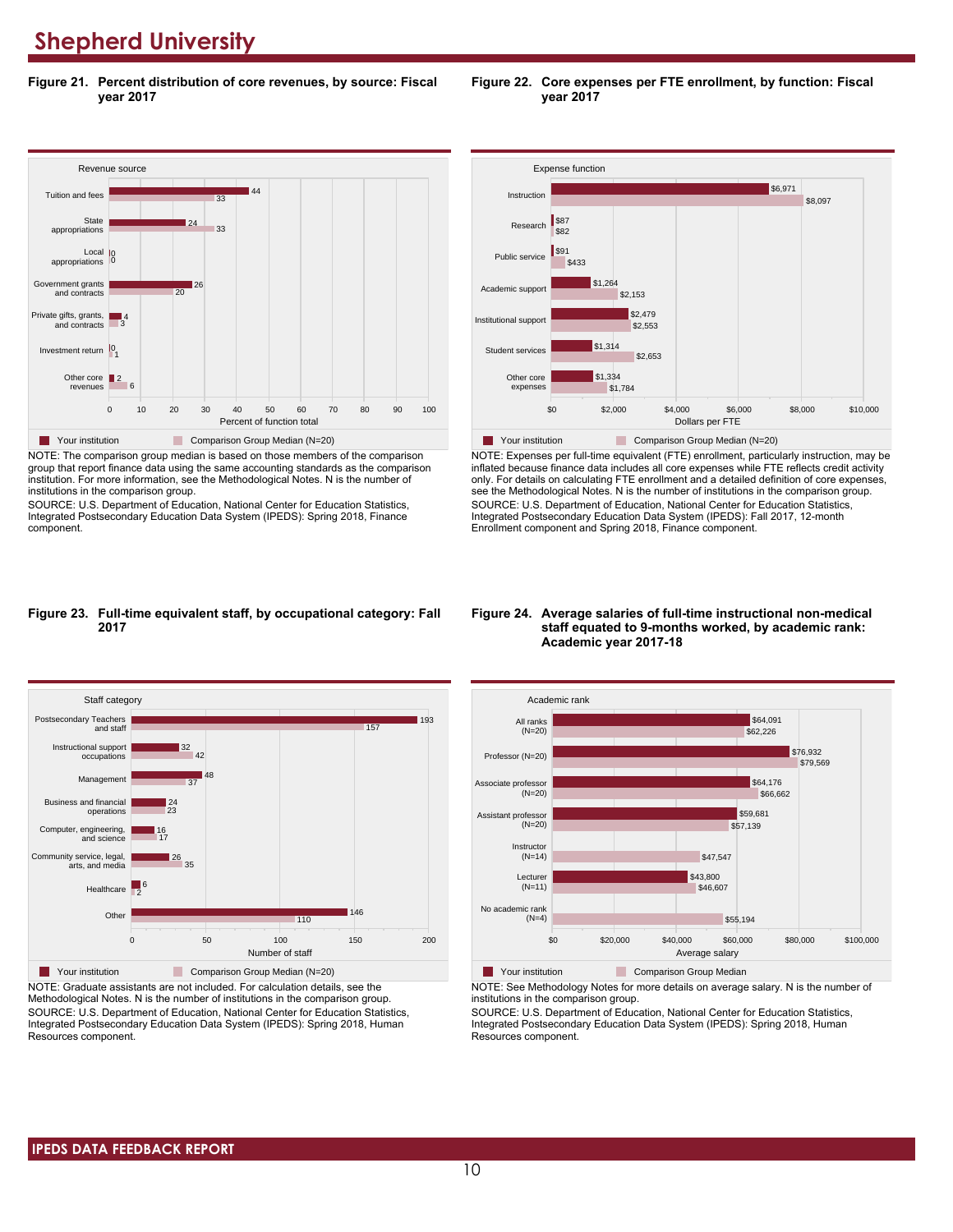**Figure 25. Percent distribution of library collection, by material type: Fiscal Year 2017**

**Figure 26. Percent distribution of library expenses, by function: Fiscal Year 2017**



SOURCE: U.S. Department of Education, National Center for Education Statistics, Integrated Postsecondary Education Data System (IPEDS): Spring 2018, Academic Libraries component.



SOURCE: U.S. Department of Education, National Center for Education Statistics, Integrated Postsecondary Education Data System (IPEDS): Spring 2018, Academic Libraries component.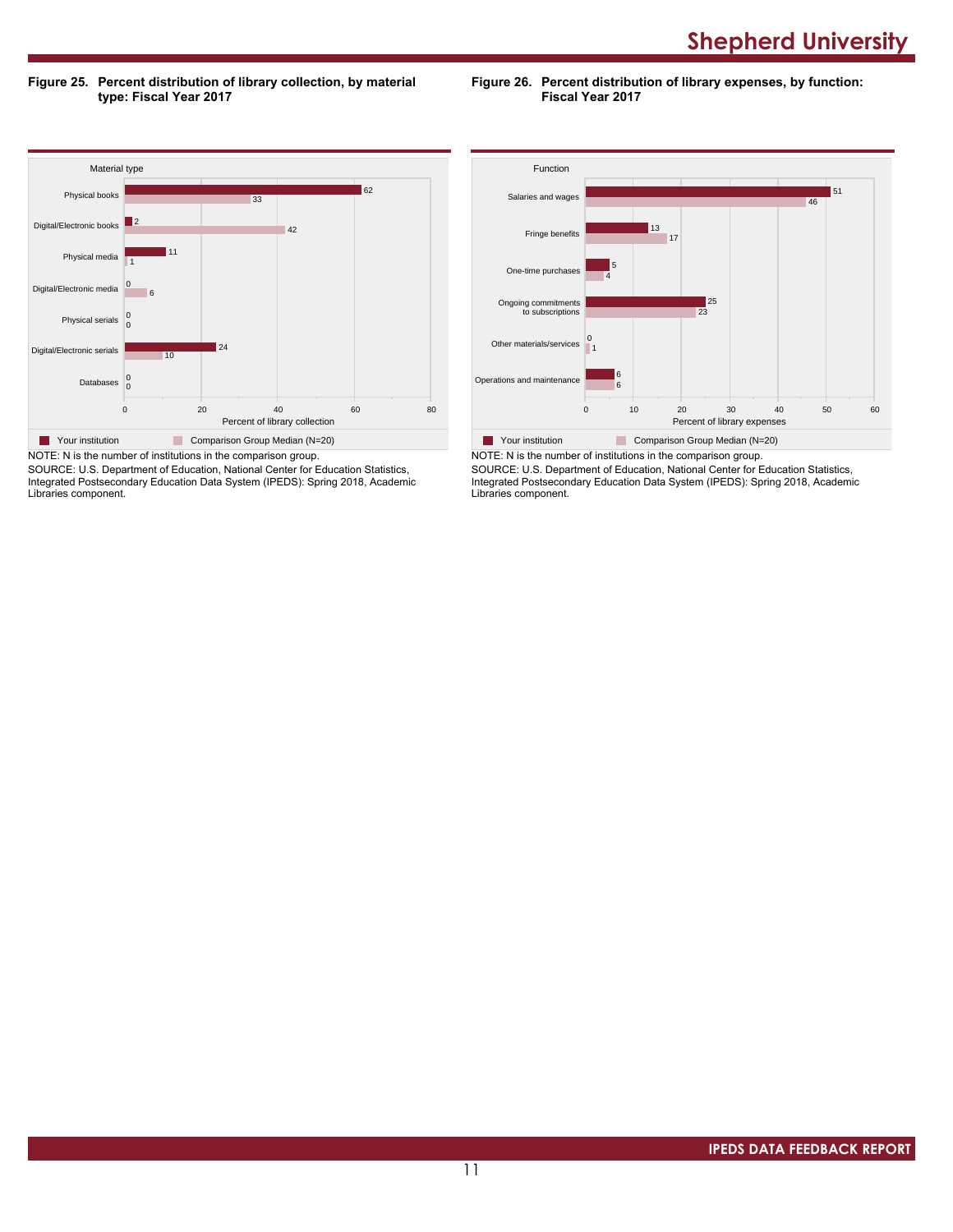# **METHODOLOGICAL NOTES**

# **Overview**

This report is based on data supplied by institutions to IPEDS during 2017-18 data collection year. Response rates exceeded 99% for most surveys. IPEDS First Look reports at <http://nces.ed.gov/pubsearch/getpubcats.asp?sid=010> provide some information on aggregate institutional responses.

# **Use of Median Values for Comparison Group**

This report compares your institution's data to the median value for the comparison group for each statistic shown in the figure. If more than one statistic is present in a figure, the median values are determined separately for each indicator or statistic. Medians are not displayed for comparison groups with fewer than three values. Where percentage distributions are presented, median values may not add to 100%. To access all the data used to create the figures included in this report, go to 'Use the Data' portal on the IPEDS website at this provided link (<http://nces.ed.gov/ipeds>).

# **Missing Statistics**

If a statistic is not reported for your institution, the omission indicates that the statistic is not relevant to your institution and the data were not collected. Not all notes may be applicable to your report.

# **Use of Imputed Data**

All IPEDS data are subject to imputation for total (institutional) and partial (item) nonresponse. If necessary, imputed values were used to prepare your report.

# **Data Confidentiality**

IPEDS data are not collected under a pledge of confidentiality.

# **Disaggregation of Data by Race/Ethnicity**

When applicable, some statistics are disaggregated by race/ethnicity. Data disaggregated by race/ethnicity have been reported using the 1997 Office of Management and Budget categories. Detailed information about the race/ethnicity categories can be found at <https://nces.ed.gov/ipeds/Section/Resources>.

# **Cohort Determination for Reporting Student Financial Aid, Graduation Rates, and Outcome Measures**

Student cohorts for reporting Student Financial Aid and Graduation Rates data are based on the reporting type of the institution. For institutions that report based on an academic year (those operating on standard academic terms), student counts and cohorts are based on fall term data. Student counts and cohorts for program reporters (those that do not operate on standard academic terms) are based on unduplicated counts of students enrolled during a full 12-month period.

Student cohorts for reporting Outcome Measures are based on a full-year cohort from July 1-June 30 for all degree-granting institutions.

# **DESCRIPTION OF STATISTICS USED IN THE FIGURES**

# **Admissions (only for non-open-admissions schools)**

### *Admissions and Test Score Data*

Admissions and test score data are presented only for institutions that do not have an open admission policy, and apply to first-time, degree/certificate-seeking undergraduate students only. Applicants include only those students who fulfilled all requirements for consideration for admission and who were notified of one of the following actions: admission, non-admission, placement on a wait list, or application withdrawn (by applicant or institution). Admitted applicants (admissions) include wait-listed students who were subsequently offered admission. Early decision, early action, and students who began studies during the summer prior to the fall reporting period are included. For customized Data Feedback Reports, test scores are presented only if scores are required for admission.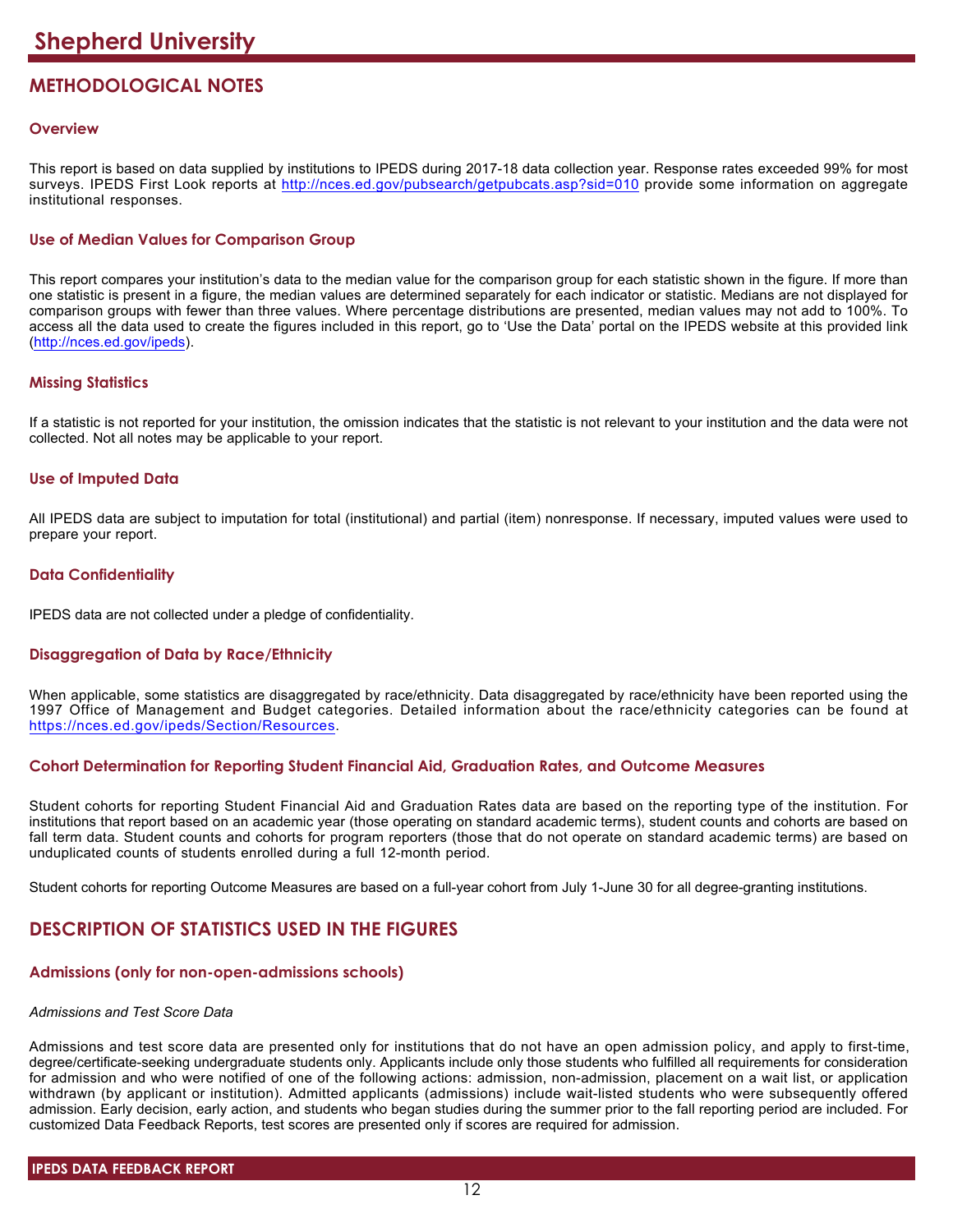# **Student Enrollment**

# *FTE Enrollment*

The full-time equivalent (FTE) enrollment used in this report is the sum of the institution's FTE undergraduate enrollment and FTE graduate enrollment (as calculated from or reported on the 12-month Enrollment component). Undergraduate and graduate FTE are estimated using 12-month instructional activity (credit and/or contact hours). See "Calculation of FTE Students (using instructional activity)" in the IPEDS Glossary at <https://surveys.nces.ed.gov/ipeds/VisGlossaryAll.aspx>.

# *Total Entering Undergraduate Students*

Total entering students are students at the undergraduate level, both full- and part-time, new to the institution in the fall term (or the prior summer term who returned in the fall). This includes all first-time undergraduate students, students transferring into the institution at the undergraduate level, and non-degree/certificate-seeking undergraduates entering in the fall. Only degree-granting, academic year reporting institutions provide total entering student data.

# **Charges and Net Price**

### *Average Institutional Net Price*

Average net price is calculated for full-time, first-time degree/certificate-seeking undergraduates who were awarded grant or scholarship aid from the federal government, state/local government, or the institution anytime during the full aid year. For public institutions, this includes only students who paid the in-state or in-district tuition rate. Other sources of grant aid are excluded. Average net price is generated by subtracting the average amount of federal, state/local government, and institutional grant and scholarship aid from the total cost of attendance. Total cost of attendance is the sum of published tuition and required fees, books and supplies, and the average room and board and other expenses.

For the purpose of the IPEDS reporting, aid awarded refers to financial aid that was awarded to, and accepted by, a student. This amount may differ from the aid amount that is disbursed to a student.

# **Retention, Graduation Rates, and Outcome Measures**

### *Retention Rates*

Retention rates are measures at which students persist in their educational program at an institution, expressed as a percentage. For fouryear institutions, this is the percentage of first-time bachelors (or equivalent) degree-seeking undergraduates from the previous fall who are again enrolled in the current fall. For all other institutions this is the percentage of first-time degree/certificate-seeking students from the previous fall who either re-enrolled or successfully completed their program by the current fall. The full-time retention rate is calculated using the percentage of full-time, first-time degree/certificate-seeking undergraduates, while the part-time rate is calculated using the percentage of part-time, first-time degree/certificate-seeking undergraduates.

## *Graduation Rates and Transfer-out Rate*

Graduation rates are those developed to satisfy the requirements of the Student Right-to-Know Act and Higher Education Act, as amended, and are defined as the total number of individuals from a given cohort of full-time, first-time degree/certificate-seeking undergraduates who completed a degree or certificate within a given percent of normal time to complete all requirements of the degree or certificate program; divided by the total number of students in the cohort of full-time, first-time degree/certificate-seeking undergraduates minus any allowable exclusions. Institutions are permitted to exclude from the cohort students who died or were totally and permanently disabled; those who left school to serve in the armed forces or were called up to active duty; those who left to serve with a foreign aid service of the federal government, such as the Peace Corps; and those who left to serve on an official church mission.

A further extension of the traditional Graduation Rates (GR) component which carries forward 100% and 150% graduation rates data previously reported in the GR component is the Graduation Rates 200% (GR200) component, which request information on any additional completers and exclusions from the cohort between 151% and 200% normal time for students to complete all requirements of their program of study.

Transfer-out rate is the total number of students from the cohort who are known to have transferred out of the reporting institution (without earning a degree/award) and subsequently re-enrolled at another institution within the same time period; divided by the same adjusted cohort (initial cohort minus allowable exclusions) as described above. Only institutions with a mission that includes providing substantial preparation for students to enroll in another eligible institution are required to report transfers out.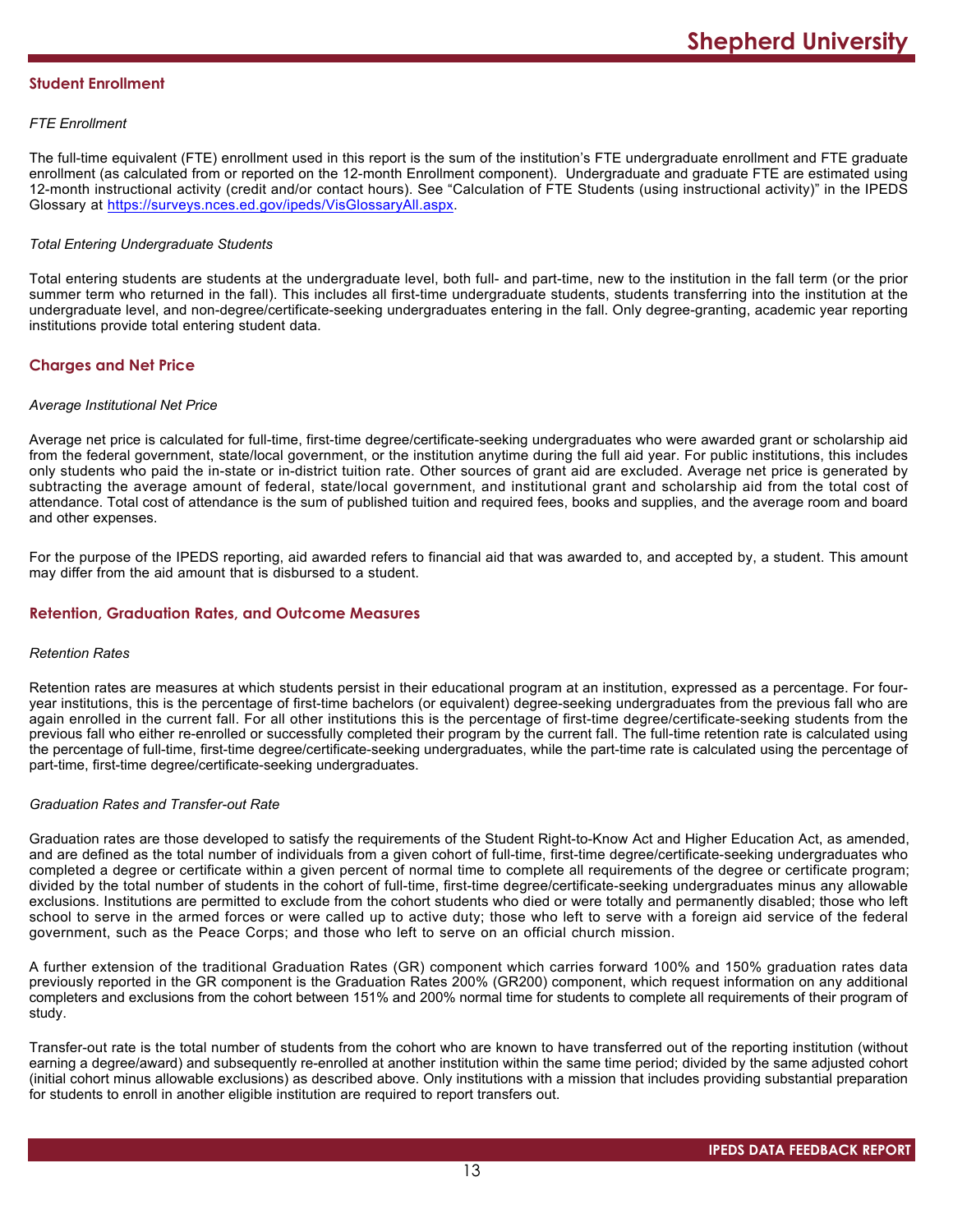# *Outcome Measures Data*

Alternative measures of student success are reported by degree-granting institutions to describe the outcomes of four degree/certificateseeking undergraduate student groups: Full-time, first-time (FTFT); Part-time, first-time (PTFT); Full-time, non-first-time (FTNFT); and Parttime, non-first-time (PTNFT). Additionally, each of the four cohorts collects data on two subcohorts: Pell grant recipients and non-Pell grant recipients. These measures provide the 4-year, 6-year, and 8-year award rates (or completions rates) after entering an institution. NCES calculates award rates by dividing a cohort's or subcohort's adjusted cohort into the number of total awards at 4-year, 6-year, and 8-year status points.

The initial cohort can be revised and take allowable exclusions resulting in an adjusted cohort. Institutions are permitted to exclude from the initial cohort the following: 1) students who died or were totally and permanently disabled; 2) those who left school to serve in the armed forces or were called up to active duty; 3) those who left to serve with a foreign aid service of the federal government, such as the Peace Corps; and 4) those who left to serve on an office church mission.

The highest award and the type of award (i.e., certificate, Associate's, or Bachelor's) are reported at each status point. For students who did not earn an undergraduate award after 8-years of entry, the enrollment statuses are reported as either still enrolled at the institution, or subsequently transferred out of the institution. Unlike the Graduation Rates data, all institutions must report on a full-year cohort (students entering July 1 of one year to June 30 to the next) and on their transfer out students, regardless if the institution has a mission that provides substantial transfer preparation.

# **Finance**

### *Core Revenues*

Core revenues for public institutions reporting under GASB standards include tuition and fees; government (federal, state, and local) appropriations and operating and nonoperating grants/contracts; private gifts, grants, and contracts (private operating grants/contracts plus gifts and contributions from affiliated entities); sales and services of educational activities; investment income; other operating and nonoperating sources; and other revenues and additions (capital appropriations and grants and additions to permanent endowments). "Other core revenues" include federal appropriations, sales and services of educational activities, other operating and nonoperating sources, and other revenues and additions.

Core revenues for private, not-for-profit institutions (and a small number of public institutions) reporting under FASB standards include tuition and fees; government (federal, state, and local) appropriations and grants/contracts; private gifts, grants/contracts (including contributions from affiliated entities); investment return; sales and services of educational activities; and other sources (a generated category of total revenues minus the sum of core and noncore categories on the Finance component). "Other core revenues" include government (federal, state, and local) appropriations, sales and services of educational activities, and other sources.

Core revenues for private, for-profit institutions reporting under FASB standards include tuition and fees; government (federal, state, and local) appropriations and grants/contracts; private grants/ contracts; investment income; sales and services of educational activities; and other sources (a generated category of total revenues minus the sum of core and noncore categories on the Finance component). "Other core revenues" include government (federal, state, and local) appropriations and other sources.

At degree-granting institutions, core revenues exclude revenues from auxiliary enterprises (e.g., bookstores and dormitories), hospitals, and independent operations. Non-degree-granting institutions do no report revenue from auxiliary enterprises in a separate category, and thus may include these amounts in the core revenues from other sources.

### *Core Expenses*

Core expenses include expenses for instruction, research, public service, academic support, institutional support, student services, grant aid/scholarships and fellowships (net of discounts and allowances), and other functional expenses (a generated category of total expense minus the sum of core and noncore functions on the Finance component). Expenses for operation and maintenance of plant, depreciation, and interest are allocated to each of the other functions. Core expenses at degree-granting institutions exclude expenses for auxiliary enterprises (e.g., bookstores and dormitories), hospitals, and independent operations. Non-degree-granting institutions do not report expenses for auxiliary enterprises in a separate category and thus may include these amounts in the core expenses as other expenses. "Other core expenses" is the sum of grant aid/scholarships and fellowships and other expenses.

### *Endowment Assets*

Endowment assets, for public institutions under GASB standards, and private, not-for-profit institutions under FASB standards, include gross investments of endowment funds, term endowment funds, and funds functioning as endowment for the institution and any of its foundations and other affiliated organizations. Private, for-profit institutions under FASB do not hold or report endowment assets.